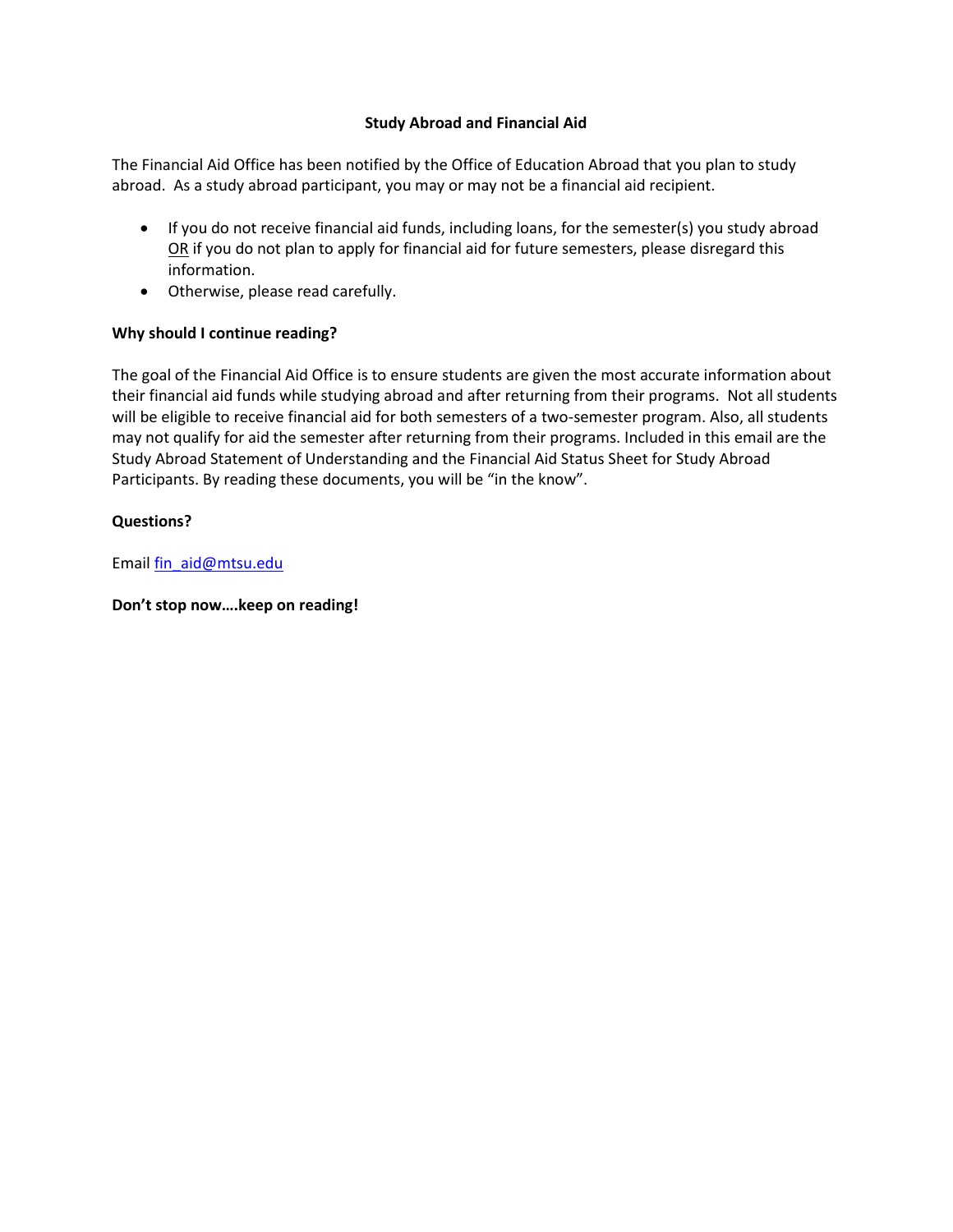# **Middle Tennessee State University Financial Aid Office**

## **MTSU Study Abroad Financial Aid Statement of Understanding**

## *Typically, the financial aid process is the same for study abroad participants as for students who remain on campus.*

- 1. The Office of Education Abroad must approve students as participants in Study Abroad Programs.
- 2. If students have a financial aid status of Suspension, they cannot receive financial aid funds whether abroad or at MTSU.
- 3. It is the students' responsibility to ensure the study abroad transcript is sent from the host institution to the Office of Education Abroad. The official study abroad credit hours will be posted to the MTSU transcript by the Admissions Office.
- 4. Students who are **NOT** participating with a MTSU Signature Program will be required to submit a copy of their schedule once registration has been finalized abroad. If it is determined that a student is not registered in courses that meet an outstanding degree requirement, financial aid may have to adjusted and students may owe money back to the university.
- 5. The credit hours earned in a Study Abroad Program **MUST** transfer to MTSU and count as academic credit toward the student's degree and **MUST** be posted to the MTSU transcript before a student can receive his/her diploma or transcript.
- 6. If students are enrolled in Study Abroad courses during the term in which they plan to graduate from MTSU, they will not be eligible to receive federal financial aid unless the courses are required for graduation.
- 7. The number of study abroad attempted credit hours (for which students were paid financial aid) must transfer from the host institution to MTSU. For example, if students *attempt* full-time hours, they must transfer full-time *attempted* hours. If they transfer less than full-time *attempted* hours, the financial aid for their study abroad program and future terms may be impacted and they may be required to repay the difference.
- 8. If a study abroad program begins in one award year and ends in another award year, students will be required to complete a FAFSA for both award years (Award Year=Fall & Spring & Summer terms). If students are selected for verification and cannot complete the process while out of the country, the Financial Aid Office will not award aid until the verification process is complete.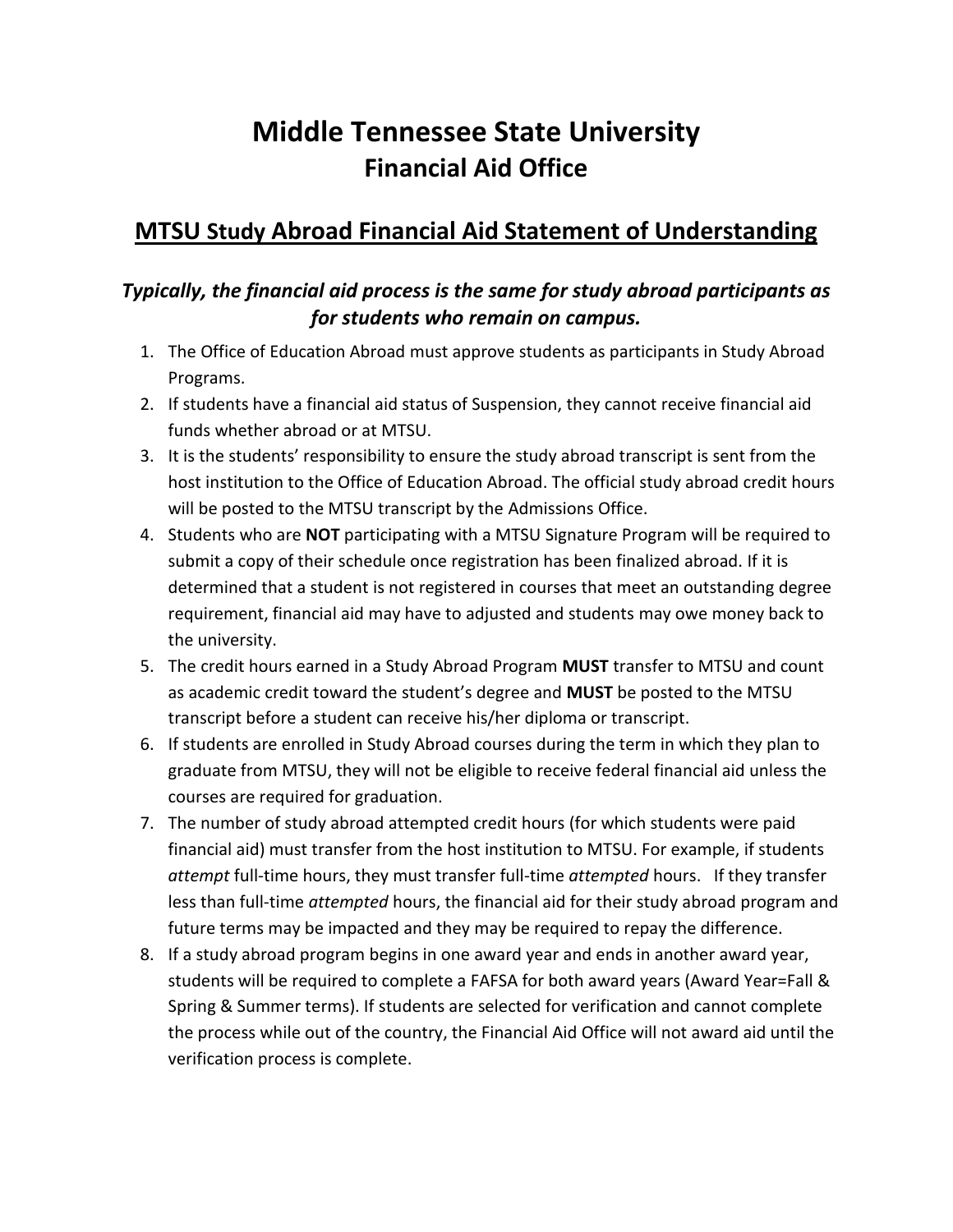- 9. Fall/Spring Electronic Award Notices will be sent to students' MTSU email addresses when official Free Application for Federal Student Aid (FAFSA) results and documents requested by the Financial Aid Office are complete. Typically, the Financial Aid Office begins sending Notices in mid-May after Spring grades are posted.
- 10. While students are studying abroad, they may be contacted at their MTSU email address to complete financial aid requirements for the next term of enrollment. They may need to access PipelineMT to accept/decline awards.
- 11. **Work Study** Students cannot receive Federal Work Study funds during a study abroad program.
- 12. Students should refer to www.mtsu.edu/bursar for confirmation and fee payment instructions/deadlines.
- 13. If students' Study Abroad Program begins before the MTSU semester starts, they cannot receive financial aid funds in advance. MTSU funds are disbursed at the beginning of the semester in which the credit hours will apply. Financial aid refunds are disbursed the first week of MTSU classes if all requirements are met.
- 14. Students are responsible for paying their Study Abroad charges (including early deposits, registration fees, etc.) to the appropriate institution. MTSU does not send financial aid funds to another institution.
- 15. Direct deposit is recommended so that financial aid refunds may be directly deposited into students' designated bank accounts. Direct deposit may be set up through PipelineMT. For details, contact the Bursar's Office or visit www.mtsu.edu/bursar.
- 16. If students withdraw prior to completing 60% of the term, the MTSU Financial Aid Office must complete a federal return calculation. As a result of this calculation, students may owe a balance to MTSU. For summer terms, dropping or withdrawing from any course (whether abroad or at MTSU) may result in financial aid being reduced or canceled and as a result students may owe a balance to MTSU. Refer to [www.mtsu.edu/financial-aid.](http://www.mtsu.edu/financial-aid)
- 17. If students do not attend the classes for which they receive financial aid, their aid may be adjusted/canceled. MTSU will be required to repay Federal/State programs, as applicable, which in turn may lead to students owing a balance to MTSU.
- 18. **Lottery Scholarships** In some situations, Lottery funds may be awarded the semester after students return from study abroad even though their official study abroad transcript is not posted at MTSU. However, after the study abroad transcript is posted, if it is determined that students were not eligible (e.g., change in enrollment status, failure to meet GPA requirements, etc.), MTSU must return the funds to the Tennessee Student Assistance Corporation and students will owe the related amount to MTSU.

## *If it is determined that students become ineligible for any financial aid awarded, they must repay the MTSU Business Office the balance owed plus any collection costs.*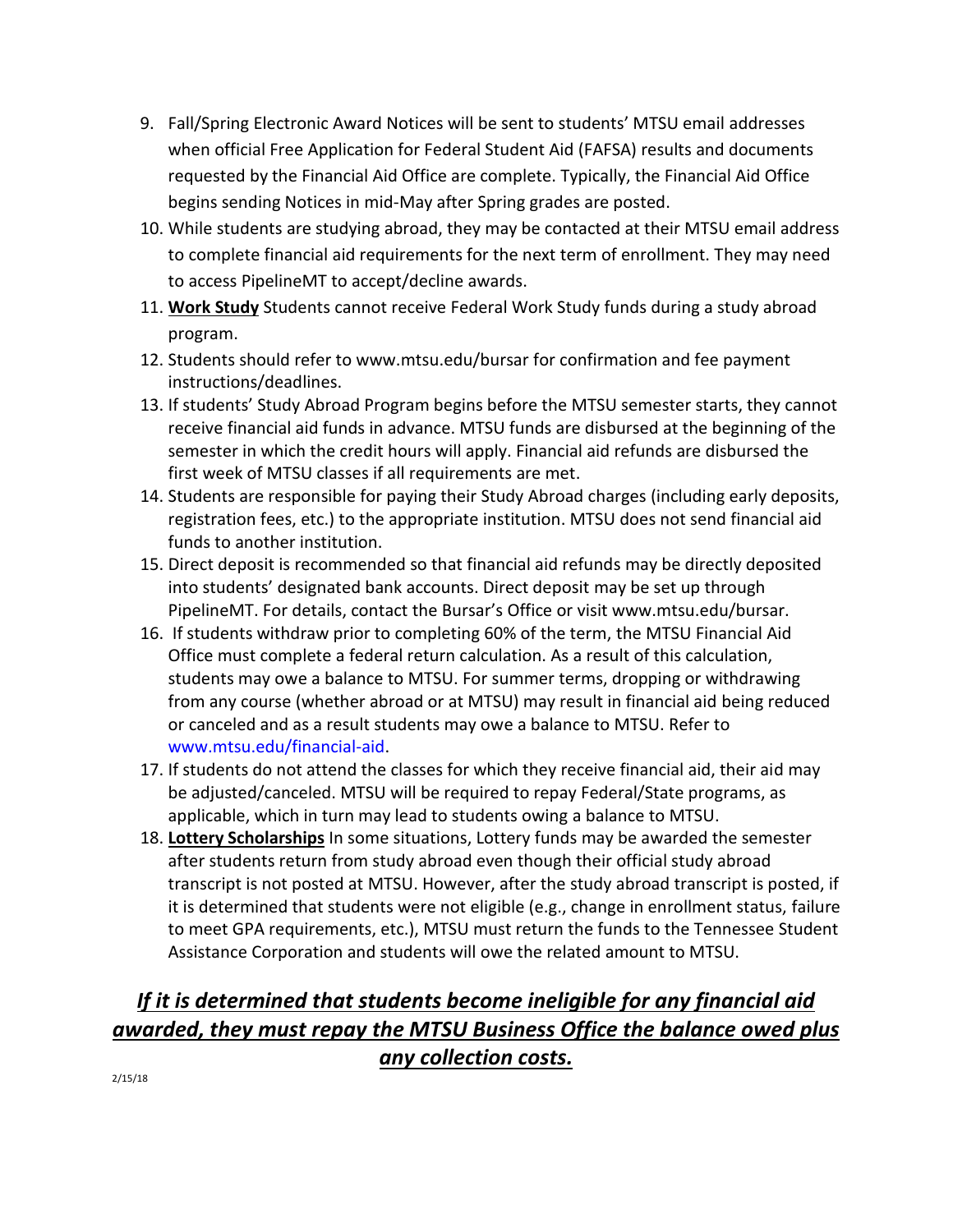## **Middle Tennessee State University Financial Aid Office**

### **Financial Aid Status Sheet for Study Abroad Participants**

### **Financial Aid Eligibility for Study Abroad Participants Based on Financial Aid Status**

Federal regulations require the Financial Aid Office to monitor Financial Aid Satisfactory Academic Progress. One aspect of Satisfactory Academic Progress (SAP) is that students must be passing 67% of "overall combined" attempted hours to be in Financial Aid Good Standing. Students may receive aid if their Financial Aid Status is **Good Standing** or **Probation/Warning**. Other issues related to SAP may prevent students from being eligible for aid; however, for the purpose of this document, the SAP focus is on the 67% passing rate. To review the complete Policy, refer to http://www.mtsu.edu/financial-aid/policies.php. It is strongly recommended that study abroad participants know their financial aid status before leaving for study abroad.

#### **To View Financial Aid Status: To View "overall combined" attempted/earned hours:**

- (Passing Rate = Earned hours ÷ Attempted hours × 100)
- Log into PipelineMT Log into PipelineMT
- 
- Click on Status Click on Transcript
- Select Aid Year and Submit

• Click on Financial Aid Select Registration & Student Records

### **Financial Aid Status: GOOD STANDING during the 1st semester of study abroad**

For students who begin study abroad with a financial aid status of **good standing** and their official study abroad academic transcripts have not been posted prior to the 2<sup>nd</sup> and subsequent semesters:

| 1 <sup>st</sup> Semester<br>(Study Abroad) | $2nd$ semester<br>(Study Abroad or<br>MTSU) | 3 <sup>rd</sup> Semester                                                           | 4 <sup>th</sup> Semester                       |
|--------------------------------------------|---------------------------------------------|------------------------------------------------------------------------------------|------------------------------------------------|
| Eligible students<br>can receive aid.      | *Eligible students<br>can receive aid.      | Eligible students may receive a<br>deferment for charges on their MTSU<br>account. | Students cannot receive<br>aid or a deferment. |

\*Provisional Lottery students & students with more than 95 attempted hours before 1 st semester abroad cannot receive Lottery

### **Financial Aid Status: PROBATION/WARNING during the 1st semester of study abroad**

For students who begin study abroad with a financial aid status of **probation/warning** and their official study abroad academic transcripts have not been posted prior to the  $2<sup>nd</sup>$  and subsequent semesters:

| 1 <sup>st</sup> Semester<br>(Study Abroad) | 2 <sup>nd</sup> Semester<br>(Study Abroad or MTSU) | 3 <sup>rd</sup> Semester       |
|--------------------------------------------|----------------------------------------------------|--------------------------------|
| Eligible students can                      | Eligible students may receive a deferment for      | Students cannot receive aid or |
| receive aid.                               | charges on their MTSU account.                     | a deferment.                   |